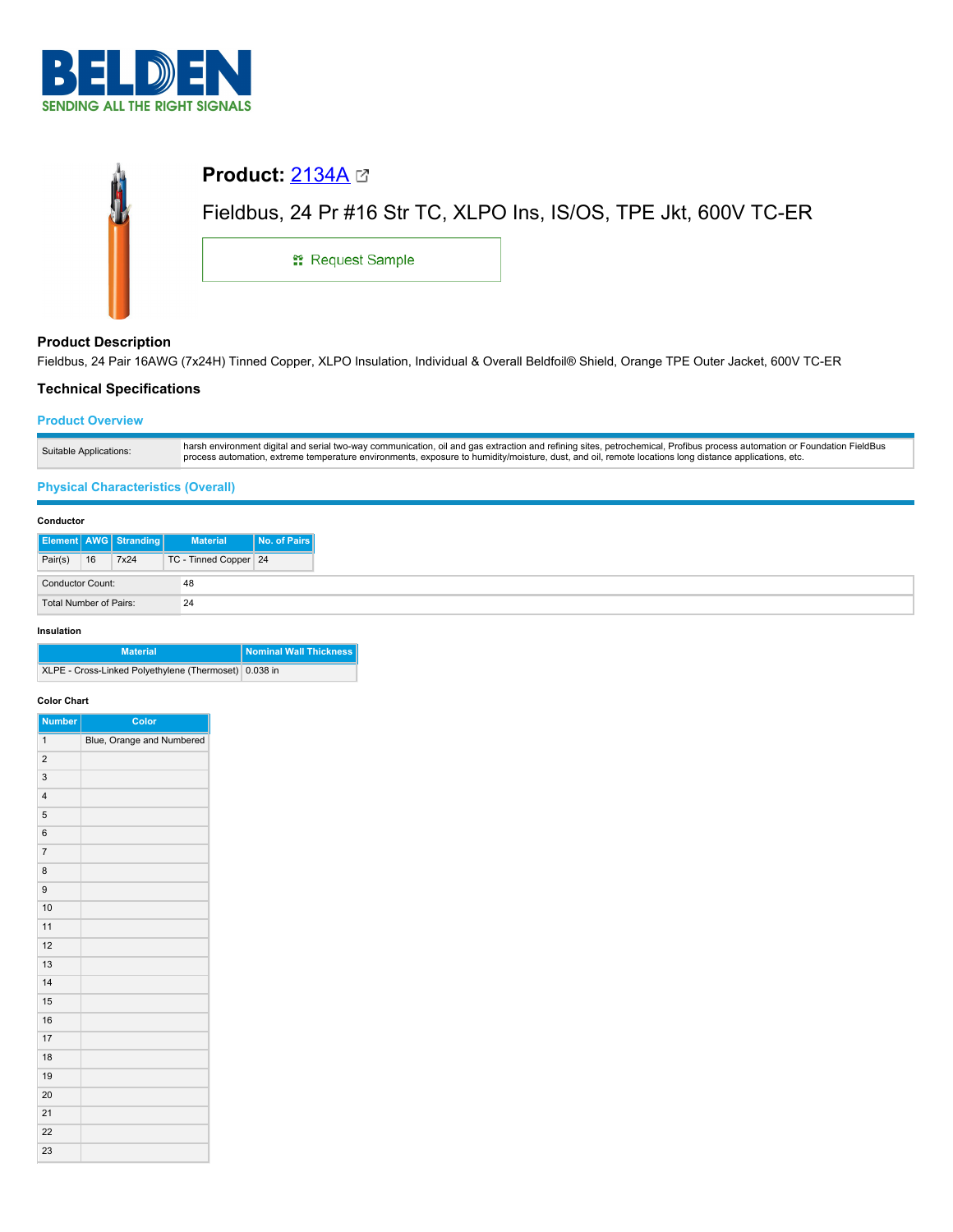#### **Inner Shield**

| $ $ Type $ $ | <b>Material</b>                        | Material Trade Name   Coverage [%]   Drainwire Material   Drainwire AWG |      |                         |  |
|--------------|----------------------------------------|-------------------------------------------------------------------------|------|-------------------------|--|
|              | Tape Bi-Laminate (Alum+Poly) Beldfoil® |                                                                         | 100% | TC - Tinned Copper   18 |  |

#### **Outer Shield**

| ∥ Type  ' | <b>Material</b>                            | Material Trade Name   Coverage [%]   Drainwire Material   Drainwire AWG |      |                       |  |
|-----------|--------------------------------------------|-------------------------------------------------------------------------|------|-----------------------|--|
|           | Tape   Bi-Laminate (Alum+Poly)   Beldfoil® |                                                                         | 100% | TC - Tinned Copper 16 |  |

### **Outer Jacket**

| <b>Material</b>                        | Nominal Diameter   Nominal Wall Thickness |
|----------------------------------------|-------------------------------------------|
| TPE - Thermoplastic Elastomer 1.638 in | 0.085 in                                  |

## **Electrical Characteristics**

# **Conductor DCR**

| Nominal Conductor DCR |
|-----------------------|
| 4.2 Ohm/1000ft        |

#### **Capacitance**

| Nom. Capacitance Conductor to Conductor |  |
|-----------------------------------------|--|
| $22$ pF/ft                              |  |

#### **Inductance**

**Nominal Inductance**  $\sqrt{0.22 \mu H/ft}$ 

### **Impedance**

| Nominal Characteristic Impedance |
|----------------------------------|
| 100 Ohm                          |

# **High Frequency (Nominal/Typical)**

|           | <b>Frequency [MHz] Nom. Insertion Loss</b> |  |  |
|-----------|--------------------------------------------|--|--|
| 0.039 MHz | 0.065 dB/100ft                             |  |  |

### **Delay**

| Nominal Velocity of Propagation (VP) [%] |
|------------------------------------------|
| 64%                                      |

### **Current**

**Max. Recommended Current [A]**

7.2 Amps per Conductor

#### **Voltage**

| UL Voltage Rating<br>600 V                         |                                                                                                       |
|----------------------------------------------------|-------------------------------------------------------------------------------------------------------|
|                                                    | Electrical Characteristics Notes: Max Propagation Delay Change From 7.812 kHz to 39.06 kHz: 518 pS/ft |
| Other Electrical Characteristic 2: 31.25 KBits/sec |                                                                                                       |

# **Temperature Range**

| UL Temp Rating:                            | $90^{\circ}$ C<br>$  -$ |
|--------------------------------------------|-------------------------|
| Operating Temperature Range: -40°C to 90°C |                         |

### **Mechanical Characteristics**

| Oil Resistance:              | Yes             |
|------------------------------|-----------------|
| <b>Bulk Cable Weight:</b>    | 1219 lbs/1000ft |
| Max. Pull Tension:           | 2286 lbs        |
| Min. Bend Radius/Minor Axis: | 16.5 in         |

# **Standards**

| NEC Articles:        | Article 336 |
|----------------------|-------------|
| NEC/(UL) Compliance: | TC-ER       |